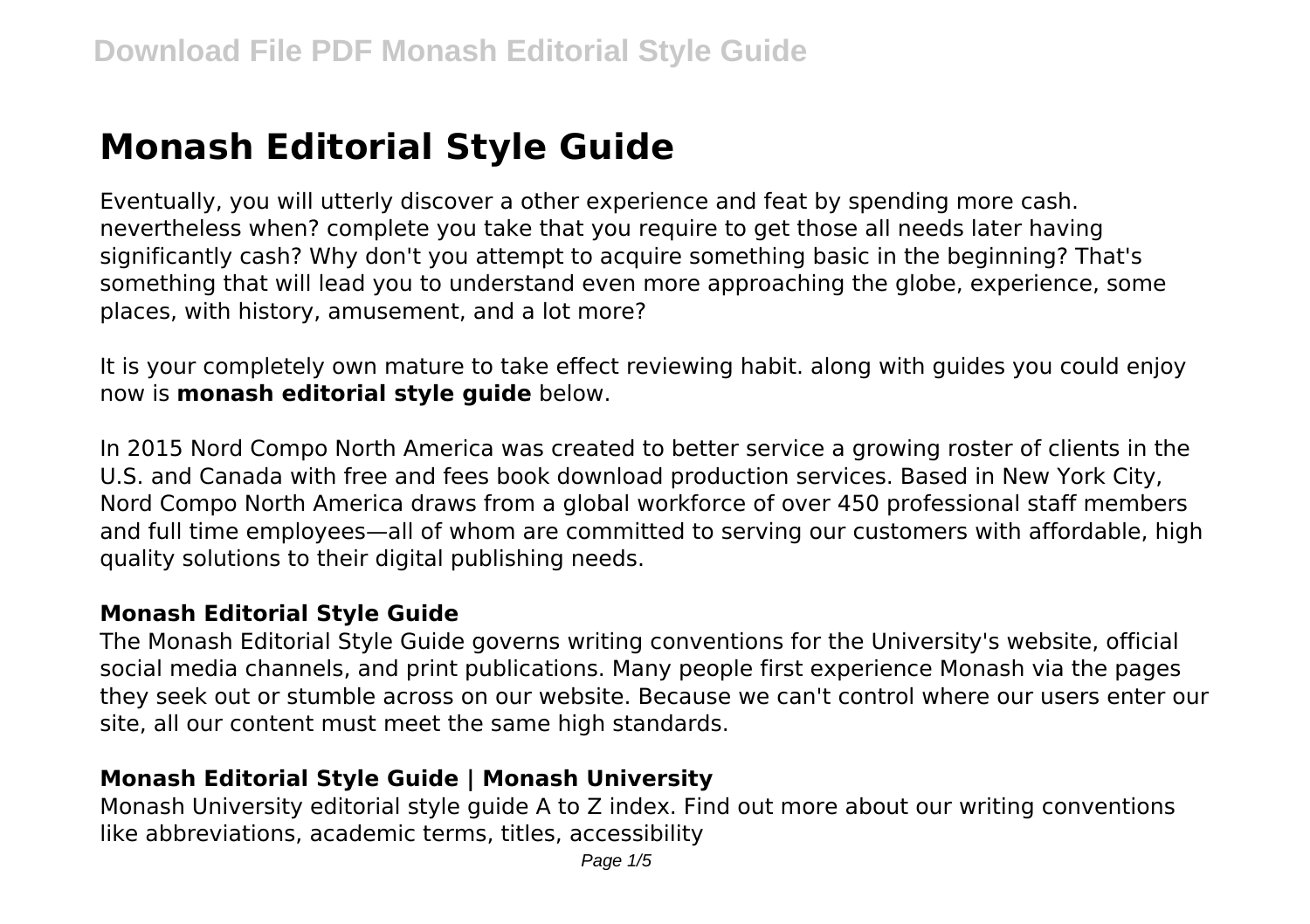# **Editorial Style Guide A to Z index | Monash University**

Keep your average sentence length short Your average sentence length should be 15 words or fewer. This doesn't mean no sentence should be over 15 words – variety in sentence length creates rhythm and interest. But remember, short sentences are easier for the reader to absorb.

#### **Monash editorial guide | sentences | Monash University**

Punctuation Addresses. Set out addresses without punctuation at the end of a line and don't use shortened forms. Melbourne, Victoria... Ampersands. Avoid ampersands. ... Use 'and' instead. You should only use an ampersand where it forms part of an... Bullet points. End the introductory phrase ...

# **Monash editorial guide | Punctuation | Monash University**

In general, remember that Monash University uses Australian spelling, rather than American. Use: 're' rather than 'er' (theatre, centre). Be aware also that proper nouns retain their own spelling and punctuation, even if it's not how we would spell the words they use.

# **Monash editorial guide | Spelling | Monash University**

Monash Editorial Style Guide Monash Editorial Style Guide The Monash Editorial Style Guide governs writing conventions for the University's website, official social media channels, and print publications. Many people first experience Monash via the pages they seek out or stumble across on our website. Because we can't control where our users ...

# **Monash Editorial Style Guide - vitality.integ.ro**

Monash Editorial Style Guide | Editing | Apostrophes; Apostrophes. You can use apostrophes in two main ways – to indicate a contraction or to show ownership. (Although please note that proper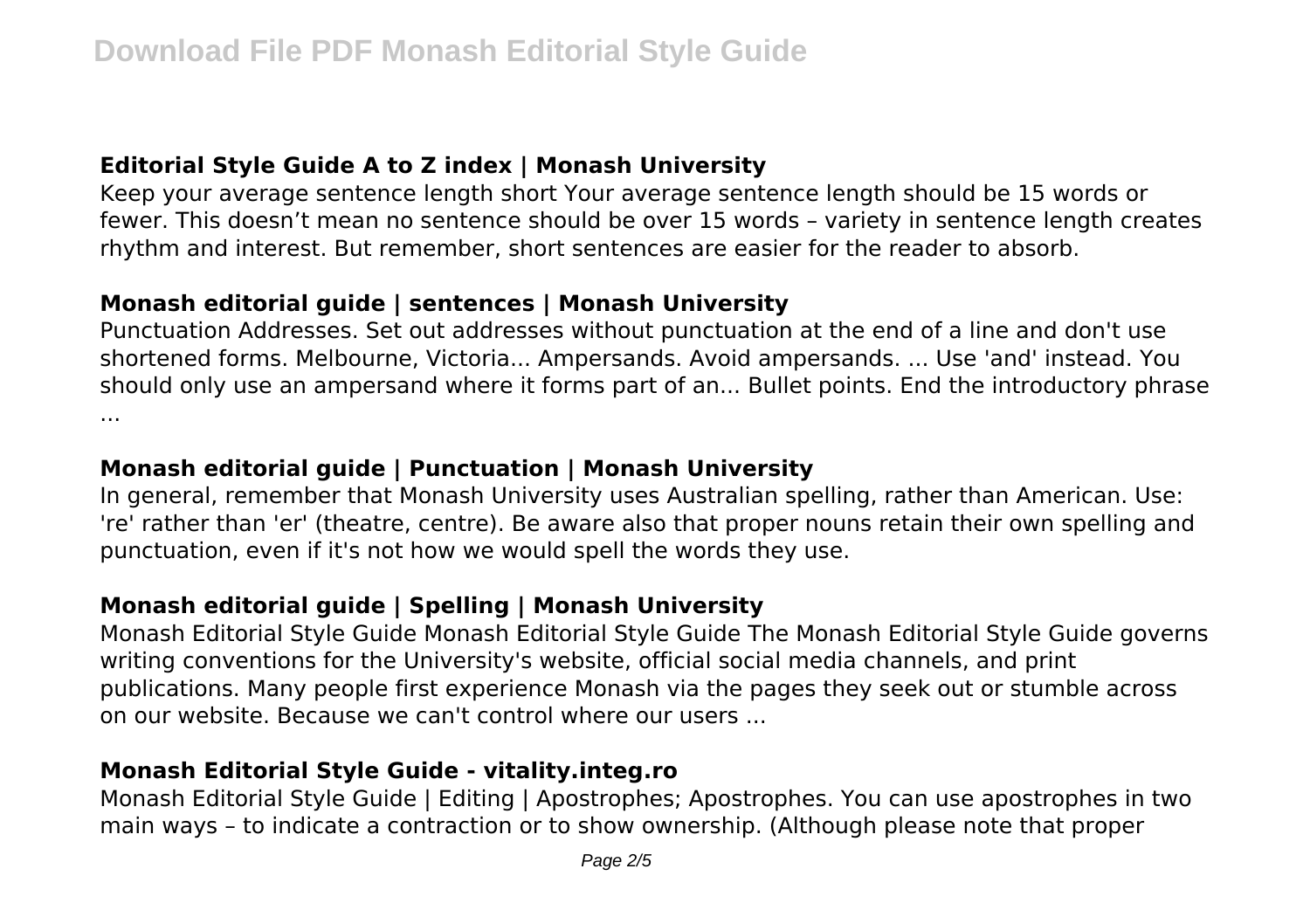nouns, such as Methodist Ladies' College, retain their own apostrophes.) Contractions.

#### **Monash editorial guide | Apostrophes | Monash University**

At Monash, we know that language is enormously powerful and politically charged. We use inclusive language not because we're politically correct, but because it's accurate, fair, respectful and necessary. Inclusive language simply means language that avoids marginalising people who are already marginalised.

#### **Editorial guide | Inclusive language | Monash University**

4.2 Style (editorial) Monash University Publishing has its own Editorial Style Guide, adapted from the Chicago Manual of Style. Authors, editors, Managing Editors and copyeditors will be supplied with this style guide as required. Authors should guard against an unacceptable level of late corrections (over 10 per cent is unacceptable).

#### **Monash University Publishing**

This guide is modeled on Citing Medicine: The NLM Style Guide for Authors, Editors, and Publishers (2nd edition). You may wish to consult this source directly for additional information or examples. Printing this guide: Please note that printing directly from pages in this guide may alter the citation formatting display. A printable document is ...

# **Citing and referencing - Library guides at Monash University**

Harvard Referencing Guide Unlike many referencing styles, there is no source document for a Harvard Guide. This guide is based on Commonwealth of Australia 2002, Style Manual for authors, editors and printers, 6th edn, rev. by Snooks & Co, John Wiley & Sons, Australia, Milton; and a wide range of online Harvard Guides were also consulted. Features: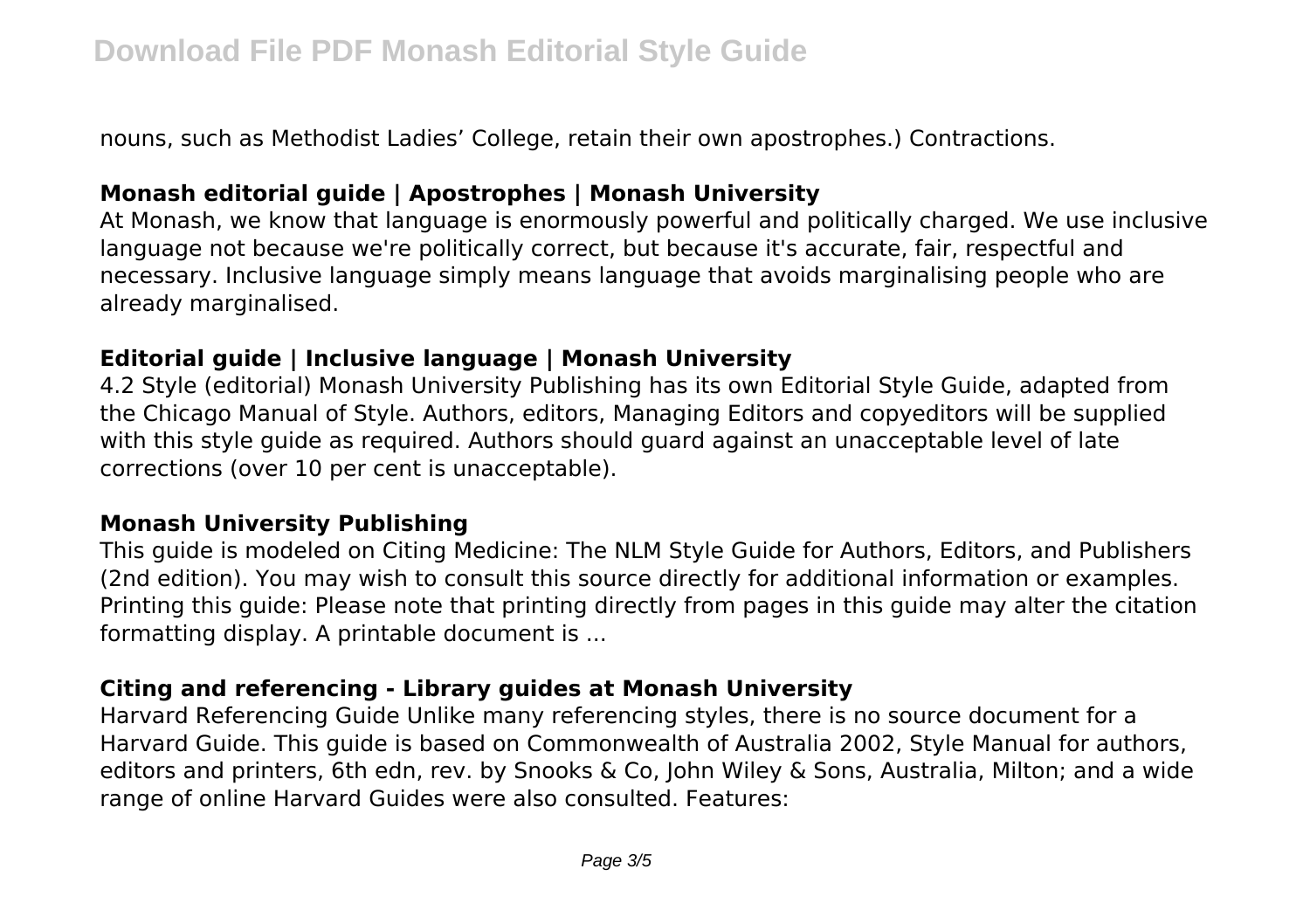# **Citing and referencing - Library guides at Monash University**

Access Free Monash Editorial Style Guide Australian spelling, rather than American. Use: 're' rather than 'er' (theatre, centre). Be aware also that proper nouns retain their own spelling and punctuation, even if it's not how we would spell the words they use. Monash Editorial Style Guide | Monash University A guide to the styles recommended by Monash

#### **Monash Editorial Style Guide - aurorawinterfestival.com**

A guide to the styles recommended by Monash schools and departments for students and researchers this page will contain general principles of the IEEE style. ... IEEE Editorial Style Manual. This style manual provides general editing guidelines for IEEE Transactions, Journals, and Letters. Updated 2018.

# **Citing and referencing - Library guides at Monash University**

A guide to the styles recommended by Monash schools and departments for students and researchers this page will contain general principles of the IEEE style. ... IEEE Editorial Style Manual. This style manual provides general editing guidelines for IEEE Transactions, Journals, and Letters. Updated 2018.

# **Lecture Materials (inc. PowerPoint ... - Monash University**

A guide to the styles recommended by Monash schools and departments for students and researchers A guide to referencing using the MHRA (Modern Humanities Research Association) referencing style

# **MHRA - Citing and referencing - Library guides at Monash ...**

Editorial Style Guide; General information; Guidelines for Electronic Submission ; Guidelines on Publishing Procedure; How to order; Information for authors; Information for booksellers and library